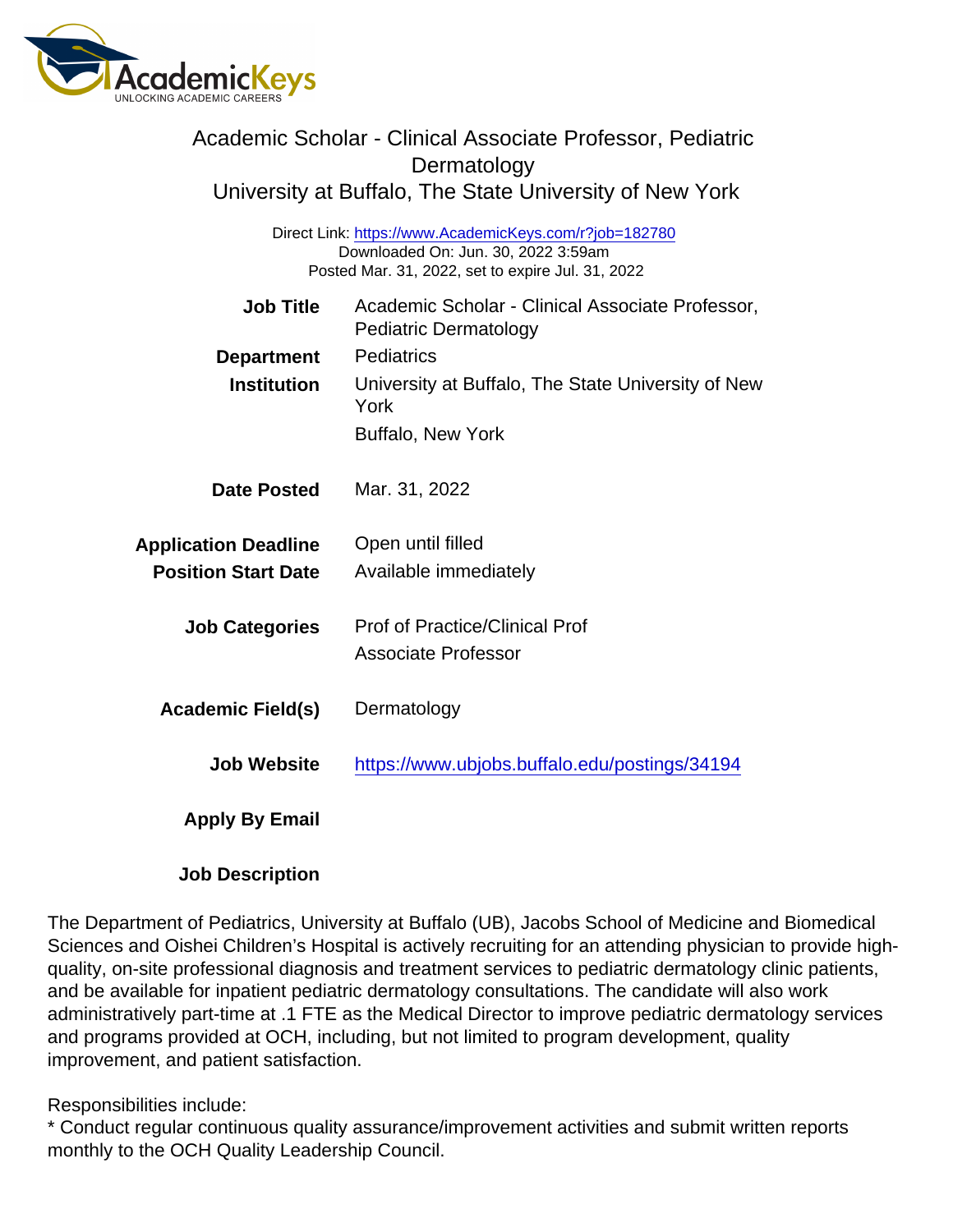## Academic Scholar - Clinical Associate Professor, Pediatric Dermatology University at Buffalo, The State University of New York

Direct Link: <https://www.AcademicKeys.com/r?job=182780> Downloaded On: Jun. 30, 2022 3:59am Posted Mar. 31, 2022, set to expire Jul. 31, 2022

\* Set and achieve yearly goals to support OCH and Kaleida Health strategic initiatives, and mission and vision including but not limited to quality and safety; patient engagement; utilization; growth and stewardship and branding.

\* Set and implement departmental standards of performance to assure satisfaction of patients, patients' families and referring physicians. Implement actions promptly to address gaps in performance.

\* Develop and review policies, procedures and care paths for pediatric dermatology which are based on national benchmarks and lead to quality outcomes and patient and family satisfaction.

\* Support divisional participation in OCH's Family Centered Care initiative (partnership between health care providers and families to meet the needs of our patients).

\* Conduct clinic sessions during regular business hours (Monday through Friday, excluding holidays), as per clinic schedule mutually agreed to by Kaleida Health and Physician

\* Work with management to decrease wait time and improve efficiency of patient throughput.

\* Institute strategies to minimize patient "no-show" and cancellation rates.

\* Provide a minimum of six weeks' notice if there is a need to cancel a clinic session to allow for appropriate downsizing of clinic staff.

\* As requested by OCH, perform in-patient consultations at OCH during regular business hours on weekdays only and communicate back to the referring attending physician within 24 hours of request during regular weekday business hours only.

\* Assure that the activities of the division meet accreditation requirements of applicable agencies, including but not limited to ISO 9001 certification by DNV and other regulatory agencies as per the Conditions of Participation of the Centers for Medicare and Medicaid Services ("CMS") designate.

\* Work with clinic management/Finance to maintain appropriate charges in the EMR with accurate CPT and International Classification of Diseases (ICD-1O") codes.

\* Be responsible for the oversight of the assigned residents and fellows to identify and monitor all services with the potential for undesirable outcomes to assure the consistent application of services within accepted medical practice and to contribute to favorable health care outcomes to monitor and evaluate the necessity, appropriateness, efficiency, effectiveness, and safety of medical services ordered and provided to prevent unnecessary utilization of medical services and tests.

\* Ensure that Attending Physician's own services contribute to favorable health care outcomes by monitoring and evaluating the necessity, appropriateness, efficiency, effectiveness and safety of medical services ordered and provided to prevent unnecessary utilization of medical services and tests. \* Provide 0.6 full-time equivalent (0.6 FTE) of clinical services to Kaleida Health annually.

UBMD Pediatrics is one of 18 practice plans within UBMD Physicians' Group, the single largest medical group in the area, and we are supported by 14 pediatric subspecialties. Our physicians also make up the academic teaching faculty within the Department of Pediatrics at the Jacobs School of